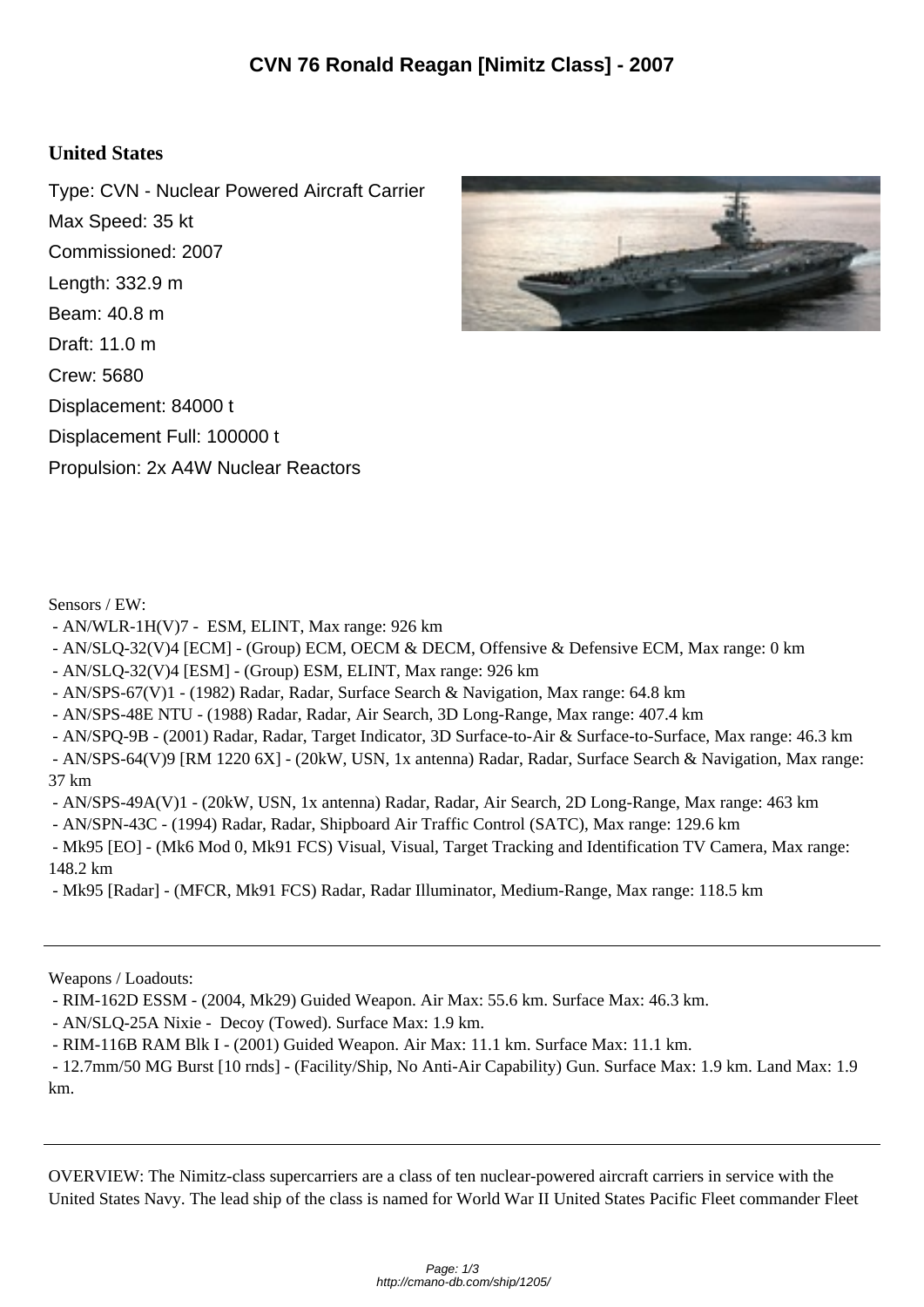Admiral Chester W. Nimitz, [the U.S. Navy's last fleet admiral. Instead of the gas turbines or](http://cmano-db.com/ship/1205/) diesel-electric systems used for propulsion on many modern warships, the carriers use two A4W pressurized water reactors which drive four propeller shafts and can produce a maximum speed of over 30 knots (56 km/h) and maximum power of around 260,000 shp (190 MW). As a result of the use of nuclear power, the ships are capable of operating for over 20 years without refueling and are predicted to have a service life of over 50 years. They are categorized as nuclear-powered aircraft carriers and are numbered with consecutive hull numbers between CVN-68 and CVN-77.

DETAILS: All ten carriers were constructed by Newport News Shipbuilding Company in Virginia. USS Nimitz, the lead ship of the class, was commissioned on 3 May 1975, and USS George H.W. Bush, the tenth and last of the class, was commissioned on 10 January 2009. Since the 1970s, Nimitz-class carriers have participated in many conflicts and operations across the world, including Operation Eagle Claw in Iran, the Gulf War, and more recently in Iraq and Afghanistan.

The angled flight decks of the carriers use a CATOBAR arrangement to operate aircraft, with steam catapults and arrestor wires for launch and recovery. As well as speeding up flight deck operations, this allows for a much wider variety of aircraft than with the STOVL arrangement used on smaller carriers. An embarked carrier air wing consisting of up to around 90 aircraft is normally deployed on board. After the retirement of the F-14 Tomcat, the air wings' strike fighters are primarily F/A-18E and F/A-18F Super Hornets and F/A-18A+ and F/A-18C Hornets. In addition to their aircraft, the vessels carry short-range defensive weaponry for anti-aircraft warfare and missile defense.

SPECIFICATION: Length: Overall: 1,092 feet (332.8 m) || Waterline: 1,040 feet (317.0 m) || Beam: Overall: 252 ft  $(76.8 \text{ m})$  || Waterline: 134 ft (40.8 m) || Draft: Maximum navigational: 37 ft (11.3 m) Limit: 41 ft (12.5 m) || Propulsion: (2) Westinghouse A4W nuclear reactors 260,000 shp (194 MW) || Complement Ship's company: 3,200 and Air wing: 2,480.

PERFORMANCE: Speed: 30+ knots (56+ km/h; 35+ mph) || Range: Unlimited distance; 20-25 years.

SENSORS: AN/SPS-48E 3-D air search radar || AN/SPS-49(V)5 2-D air search radar || AN/SPQ-9B target acquisition radar || AN/SPN-46 air traffic control radars || AN/SPN-43C air traffic control radar || AN/SPN-41 landing aid radars || Mk 91 NSSM guidance systems || Mk 95 radars || SLQ-32A(V)4 Countermeasures suite || SLQ-25A Nixie torpedo countermeasures.

ARMAMENT: (16-24) RIM-7 Sea Sparrow or NATO Sea Sparrow missiles || (3-4) Phalanx CIWSs or RIM-116 Rolling Airframe Missiles.

CARRIER AIR WING: In order for a carrier to deploy, it must embark one of ten Carrier Air Wings (CVW). The carriers can accommodate a maximum of 130 F/A-18 Hornets or 85-90 aircraft of different types, but current numbers are typically 64 aircraft. Although the air wings are integrated with the operation of the carriers they are deployed to, they are nevertheless regarded as a separate entity. As well as the aircrew, the air wings are also made up of support personnel involved in roles including maintenance, aircraft and ordnance handling and emergency procedures. Each person on the flight deck wears color-coded clothing to make their role easily identifiable.

A typical carrier air wing can include (12-14) F/A-18E or F Super Hornets as strike fighters; two squadrons of (10-12) F/A-18C Hornets, with one of these often provided by the U.S. Marine Corps (VMFA), also as strike fighters; (4-6) EA-6B Prowlers for electronic warfare; (4-6) E-2C Hawkeyes and ES.3 Sea Shadows used for airborne early warning; C-2 Greyhounds used for logistics; and a Helicopter Antisubmarine Squadron of (6-8) SH-60F & HH-60H Seahawks. Aircraft that have previously operated from Nimitz-class carriers include F-4 Phantoms, RA-5C Vigilantes, RF-8G Crusaders, F-14 Tomcats, S-3 Vikings, A-7 Corsair II and A-6E Intruder aircraft.